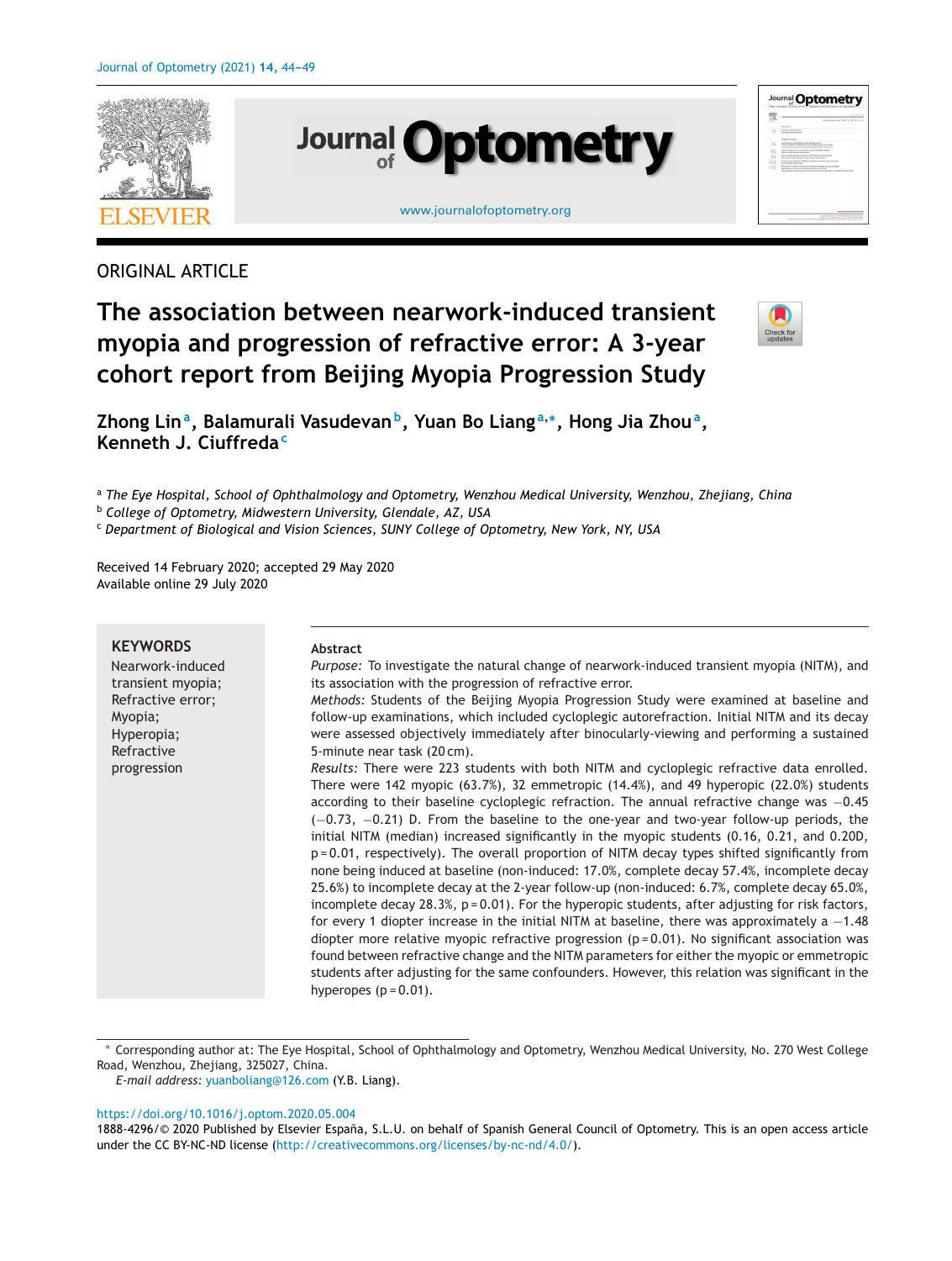*Conclusion:* NITM was only found to be significantly associated with the progression of a myopic refractive shift among the hyperopes.

© 2020 Published by Elsevier España, S.L.U. on behalf of Spanish General Council of Optometry. This is an open access article under the CC BY-NC-ND license ([http://creativecommons.org/](http://creativecommons.org/licenses/by-nc-nd/4.0/) [licenses/by-nc-nd/4.0/](http://creativecommons.org/licenses/by-nc-nd/4.0/)).

# **Introduction**

Myopia is the most common refractive error in the world, especially in the East Asian population.<sup>1-4</sup> Our previous studies found that the younger generation was predicted to be approximately 1.94 D and 1.03 D more myopic and have 1.53 mm and 0.57 mm longer axial length than their parental generation (i.e., a generational myopic shift and generational axial length shift) in urban Beijing and in rural Handan, respectively.<sup>5-7</sup> The urban and rural generational myopic and axial length shift, and the different magnitudes of these shifts in various regions of China, suggested that environmental factors, such as near work demands, likely play an important role in myopia development in the younger population.[5,6](#page-5-0)

Nearwork-induced transient myopia (NITM) refers to the small and transient myopic shift in the refractive state of the eye at far induced by a period of sustained near work, with near work being one of the most important myopigenic environmental factors currently known. $8-12$  NITM reflects an inability of the crystalline lens to reduce its power appropriately and rapidly, thus exhibiting an accommodative aftereffect/hysteresis phenomenon of physiological origin, with subsequent far focus.  $13,14$ 

Initial NITM magnitude and its decay duration are the two key parameters used to describe the accommodative response after a sustained nearwork task.<sup>[14](#page-5-0)</sup> The initial NITM magnitude is defined as the dioptric difference between the immediate pre- and immediate post-near task distance refractive state. The decay duration, or decay time, represents the amount of time for this transient accommodative response to return back to the pretask baseline level. These two NITM parameters can be influ-enced by refractive group.<sup>[12,14,15](#page-5-0)</sup> It was reported that they were both increased in myopes as compared to either emmetropes or hyperopes.<sup>[12,15](#page-5-0)</sup> Therefore, it has been proposed some years ago that NITM, which produces small and chronic retinal defocus, may be one of many possible environmentally-based, myopigenic, nearwork contributory factors to permanent myopia.[16](#page-5-0) Another factor which can influence the NITM parameters is the near task duration, with NITM being positively correlated with near task duration.[14](#page-5-0)

The Beijing Myopia Progression Study (BMPS) was a 3-year cohort investigation that commenced July 2010. The main purpose was to determine the possible relation between NITM and permanent myopia. From the baseline data, three response profiles of NITM were found: (1) non-induced, i.e., NITM could not be induced during the 5-minute near task period; (2) complete decay, i.e., NITM could be induced and decayed completely to the pretask level during the 3 minute posttask period (the decay time was 180s or less); and (3) incomplete decay, i.e., NITM could be induced but decayed incompletely.[17](#page-5-0) In addition, the initial NITM amount and decay time were larger among the myopic students  $(0.18 \pm 0.16 \text{ D}, 50 \text{ s})$  than either the emmetropic  $(0.09 \pm 0.13 \text{ m})$ D, 30 s) or hyperopic  $(0.10 \pm 0.19)$  D, 20 s) students.<sup>[17](#page-5-0)</sup> Furthermore, myopes had the lowest proportion of non-induced NITM when compared to either the emmetropes or hyperopes (10.6% vs. 21.7% and 26.3%, respectively), and the highest proportion of incomplete NITM decay when compared to either the emmetropes or hyperopes (37.9% vs. 19.6% and 29.0%, respectively).<sup>[17](#page-5-0)</sup> This suggested that myopic eyes may have more refractive error susceptibility and progression related to near work, per the proposal of Hung & Ciuffreda.[16](#page-5-0) Per this proposal, the residual NITM would act like the addition of a low-powered plus lens that would reduce the accommodative stimulus, and in turn reduce the accommodative response and correlated accommodative steady-state error. With many repetitions over many months of prolonged nearwork, these repeated changes in the nowreduced far-near defocus magnitude have been proposed to trigger axial elongation, and hence follow the principle of emmetropization for eventual attainment of clear retinal imagery at near, and thus more myopia. However, from the cross-sectional data, it was not clear whether any presumed near work susceptibility accelerated the development of myopia, or it was a result of the myopia per se. Thus, it is important to determine if the refractive error-based susceptibility related to near work was associated with the progression of refractive error. Thus, the purpose of the present study was to report the natural change of NITM and its possible association with the progression of refractive error in Beijing urban school children.

# **Methods**

# **Subjects**

The study design, procedures, and baseline characteristics of the BMPS were reported in detail elsewhere.<sup>[17](#page-5-0)</sup> Briefly, children (aged from 6 to 17 years) from schools in Beijing were recruited from July to September 2010. The inclusion criteria for the current study were: (1) best-corrected visual acuity (BCVA) 0.1 (log minimum angle of resolution, LogMAR) or better; and (2) completed NITM and cycloplegic refraction tests at baseline and at the last follow-up. The exclusion criteria for the current study were: (1) presence of amblyopia and/or strabismus; (2) history of surgery for strabismus, intraocular surgery, or penetrating ocular trauma; (3) use of orthokeratology, atropine, multifocal spectacles, or other treatments that could influence either the measurement of NITM or refraction; and (4) severe medi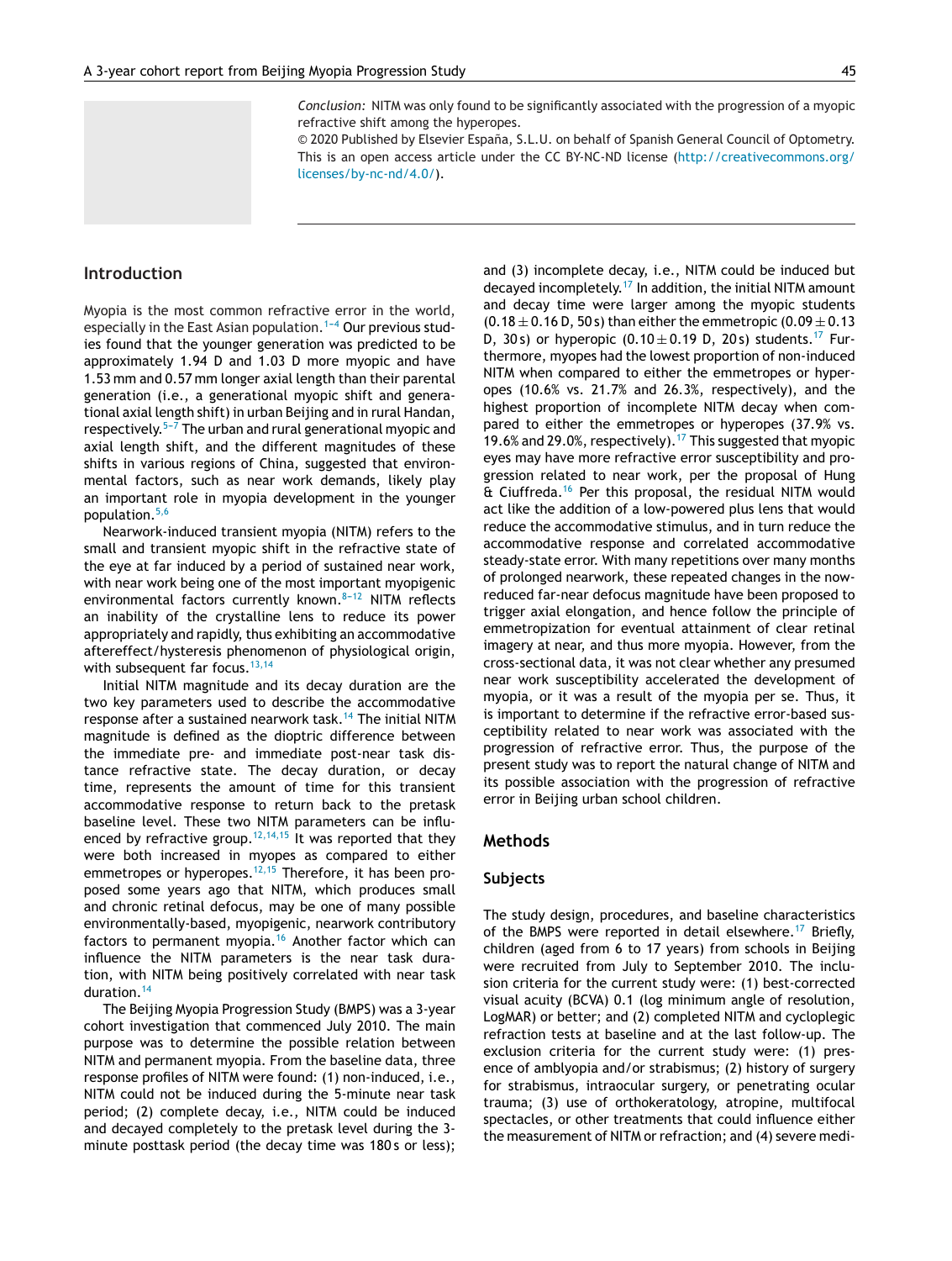cal/ocular health problems. The baseline vision examination of the students included visual acuity, NITM testing, ocular biometry, cycloplegic refraction, and a detailed myopiarelated questionnaire. Subsequently, the enrolled students were invited to be reexamined (including ocular biometry, cycloplegic refraction, and the questionnaire) at a similar time in the years of 2011, 2012, and 2013. The NITM testing was performed at baseline and in the years of 2011 and 2012.

The study followed the tenets of the Declaration of Helsinki and was approved by the Beijing Tongren Hospital Ethics Committee. All participants (children and their parents) signed a written informed consent/assent.

#### **NITM testing**

The detailed procedure of NITM testing has been described elsewhere.<sup>[17](#page-5-0)</sup> Briefly, all students were seated in total darkness for 3 min to allow for the dissipation of potential transient accommodative aftereffects. Then, the distance refractive error of the right eye was obtained objectively using the dynamic model (5 Hz sampling, reported precision of 0.01D) of a binocular, open-field, infrared autorefractor (WAM-5500; Grand Seiko Co., Ltd. Hiroshima, Japan), while the subject binocularly-viewed and focused on 20/30 Snellen letters at 6 m with full distance refractive correction in place. Ten seconds of autorefraction measurements were obtained. Then, the students were asked to identify small differences in pairs of pictures at a distance of 20 cm (5D) placed in front of the autorefractor during the sustained 5-min near task period. Immediately after the 5-min near task, the paired pictures were removed quickly (less than 2 s), and the students were asked to focus immediately on the distant Snellen letters once again. The distance refractive error was then assessed continuously for the posttask period of 3 min. Students were queried about target clarity periodically to ensure that they were focusing accurately.

After the data acquisition, the mean spherical equivalent (MSE, of all measurements for each time bin interval of 10 s) was calculated. The MSE of the posttask minus pretask value represented the NITM dioptric magnitude. Initial NITM was calculated over the first 10-s interval. Decay time was defined the time taken for the NITM magnitude to dissipate precisely to the pretask distance baseline level and be maintained for at least 10 s. The NITM decay area (DA) was defined as the area under the NITM plot, which equaled the NITM magnitude added over time across each data bin interval (i.e., average cumulative decay over time). The initial NITM and its decay area were calculated for each student, and then they were averaged within each refractive group, and also the overall group to obtain the mean data. It should be noted that there was no specified decay time value if NITM was not induced during the 5-min near task. Moreover, the decay time was specified as greater than 180s if the NITM magnitude did not dissipate precisely to the pretask distance baseline level in the 3-minute-posttask interval. Hence, only the decay profile types (non-induced, complete decay, and incomplete decay) and not the mean value of the decay time were determined.

#### **Refractive error**

All students received a cycloplegic autorefraction (WAM-5500; Grand Seiko Co., Ltd. Hiroshima, Japan) after NITM testing during each visit, whereas the parents received a non-cycloplegic autorefraction (*Accuref-K9001, Shin Nippon, Japan*) during the baseline examination. Cycloplegic autorefraction was performed 20 min after instilling 3 drops of cyclopentolate 1% (Cyclogyl, Alcon). Three readings were obtained in each eye and averaged within and then across in each group.

Children were divided into three groups based on the spherical equivalent (SE) of their cycloplegic refractive error of the right eye at baseline. Myopes were classified as having a  $SE < -0.5D$ ; emmetropes were classified as −0.50 ≤ SE ≤ + 0.50D; and hyperopes were classified as  $SE$  > + 0.50D.<sup>[17](#page-5-0)</sup> Refractive change was defined as the cycloplegic SE at follow up minus the cycloplegic SE at baseline.

#### **Data analysis**

The non-normally-distributed parameters (initial NITM, decay area, decay time, and spherical equivalent) were presented as the median (lower quartile, upper quartiles), and they were compared using the Wilcoxon test. Both univariate and multivariate regression (after adjusting for the children's age, gender, baseline cycloplegic refraction, paternal refraction, maternal refraction, near work time, and outdoor time) between the refractive change and NITM parameters was also performed using generalized linear models. Statistical analysis was performed with Statistical Analysis System for Windows version 9.1.3 (SAS Inc., Cary, NC). A p-value less than 0.05 was considered to be statistically significant.

## **Results**

There were 386 students enrolled at the baseline of BMPS, and 223 (57.8%) of the students with NITM and cycloplegic refractive data at both baseline and the follow-up examinations were enrolled for this study. The mean follow-up time was  $35.6 \pm 1.1$  months. There were 109 boys (48.9%) and 114 (51.1%) girls. There were 142 myopic (63.7%), 32 emmetropic (14.4%), and 49 hyperopic (22.0%) students according to the baseline cycloplegic refraction. The median (lower quartile, upper quartiles) annual cycloplegic refractive change was  $-0.45$  ( $-0.73$ ,  $-0.21$ ) D in these 223 children. Furthermore, the annual refractive change was −0.50 (−0.73, −0.25) D and −0.39 (−0.67, −0.21) D in the boys and girls (p=0.20), and was  $-0.45$  ( $-0.75$ ,  $-0.21$ ) D, −0.54 (−0.86, −0.23) D, and −0.35 (−0.63, −0.26) D in the myopes, emmetropes, and hyperopes (p = 0.38), respectively.

#### **Natural change of NITM**

As introduced above and as stated earlier, only the overall distribution of the decay time was presented. The initial NITM magnitude and its decay area are presented in [Table](#page-3-0) 1. The initial NITM magnitude (median, lower and upper quar-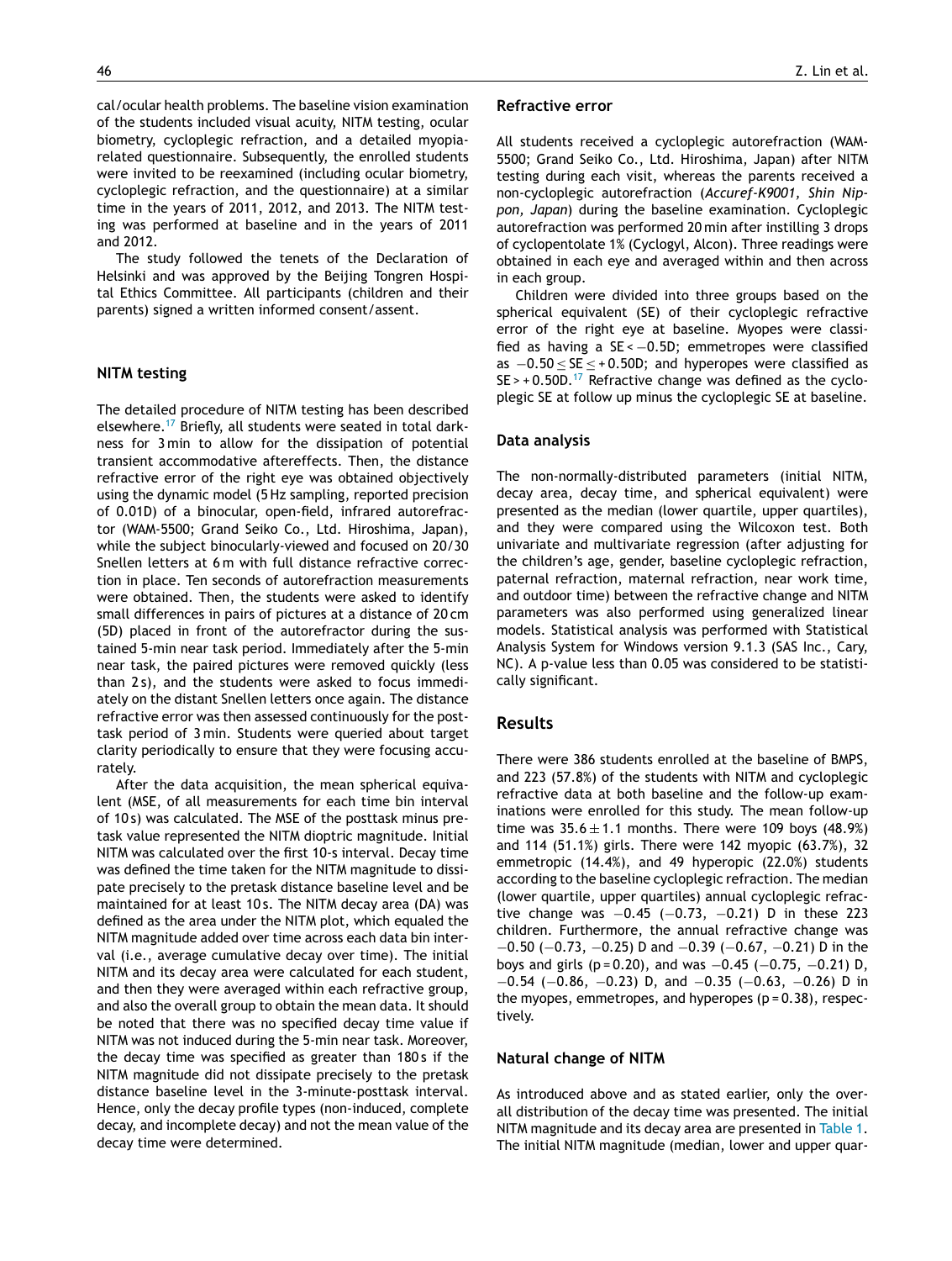<span id="page-3-0"></span>

| Table 1<br>Initial NITM and its decay area at each test time. |  |  |  |
|---------------------------------------------------------------|--|--|--|
|---------------------------------------------------------------|--|--|--|

|                             | <b>Baseline</b>             | 1-year follow-up            | 2-year follow-up  | $P^*$ |
|-----------------------------|-----------------------------|-----------------------------|-------------------|-------|
| NITM (diopter)              |                             |                             |                   |       |
| Total $(n = 223)$           | 0.13(0.04, 0.23)            | 0.18(0.09, 0.28)            | 0.19(0.10, 0.27)  | 0.06  |
| Myopia $(n = 142)$          | 0.16(0.06, 0.26)            | 0.21(0.13, 0.30)            | 0.20(0.11, 0.29)  | 0.01  |
| Emmetropia $(n = 32)$       | 0.12(0.04, 0.21)            | 0.19(0.11, 0.22)            | 0.20(0.14, 0.30)  | 0.46  |
| Hyperopia $(n = 49)$        | $0.08$ ( $-0.01$ , $0.17$ ) | $0.06$ ( $-0.02$ , $0.18$ ) | 0.12(0.04, 0.21)  | 0.37  |
| Decay area (diopter second) |                             |                             |                   |       |
| Total $(n = 223)$           | 14.4(1.1, 27.7)             | 14.6(3.5, 28.4)             | 13.7(4.6, 27.6)   | 0.81  |
| Myopia $(n = 142)$          | 14.8(1.8, 27.7)             | 17.1(5.3, 29.8)             | 14.2 (5.0, 29.4)  | 0.65  |
| Emmetropia (n = 32)         | 12.4(1.2, 24.6)             | 14.1(9.4, 26.3)             | 15.8 (10.5, 24.6) | 0.89  |
| Hyperopia $(n = 49)$        | 18.8(0.3, 34.6)             | 5.7(0.0, 26.7)              | 11.4(2.2, 22.2)   | 0.40  |

NITM: nearwork-induced transient myopia.

Presented as median (lower quartiles, upper quartiles).

*P*\*: tested by repeated analysis of variance performed by generalized linear model.

Significant value in bold.

**Table 2** Number (proportion) of different NITM decay profile types at baseline and at the 2-year follow-up in the overall students.

| <b>Baseline</b>  | 2-year follow-up |                | Total            |                  |
|------------------|------------------|----------------|------------------|------------------|
|                  | Non-induced      | Complete decay | Incomplete decay |                  |
| Non-induced      | 5(13.2)          | 23(60.5)       | 10(26.3)         | 38(17.0)         |
| Complete decay   | 8(6.2)           | 87(68.0)       | 33(25.8)         | 128(57.4)        |
| Incomplete decay | 2(3.5)           | 35(61.4)       | 20(35.1)         | 57(25.6)         |
| Total            | 15(6.7)          | 145(65.0)      | 63(28.3)         | 223 <sup>a</sup> |

NITM: nearwork-induced transient myopia.

 $a$  McNemar's test for the overall distribution change, P = 0.01.

tiles) increased significantly in the overall myopic students from 0.16 (0.06, 0.26) D at baseline to 0.21 (0.13, 0.30) D and 0.20 (0.11, 0.29) D at the one-year and two-year followup, respectively ( $p = 0.01$ ), but not significantly changed for either the overall emmetropic or hyperopic students. The decay area was not significantly changed in the overall, myopic, emmetropic, or hyperopic students (Table 1).

The NITM decay types are presented in Table 2. The overall proportion of NITM decay type shifted significantly from the non-induced type at baseline (non-induced: 17.0%, complete decay 57.4%m nbb, incomplete decay 25.6%) to the incomplete decay type at the 2-year follow-up (noninduced: 6.7%, complete decay 65.0%, incomplete decay 28.3%, McNemar's test, p = 0.01).

# **NITM and progression of refractive error**

The univariate regression analysis between the children's annual refractive change and the baseline NITM parameters (initial NITM magnitude, decay area, and decay type) revealed that only the initial NITM magnitude was negatively associated with the refractive change ( $\beta$  = -0.39, p = 0.03), which was *only* found in the hyperopic students, i.e., the larger the initial NITM magnitude at baseline, the more relative myopic refractive change in the hyperopic students. This remained a significant association after adjusting for the children's age, gender, and baseline cycloplegic refraction ( $\beta$  = -0.41, p = 0.03). When further adjusted for paternal refraction, maternal refraction, near work time, and outdoor time, the initial NITM magnitude was still negatively associated with refractive change in the hyperopic students ( $\beta$  = -0.51, p = 0.01). However, no significant association was found between refractive change and the other NITM parameters for the hyperopic students. Additionally, there were no significant associations found between the refractive change and the NITM parameters for either the myopic or emmetropic students [\(Table](#page-4-0) 3).

# **Discussion**

In the baseline study of the BMPS, a significant difference among refractive groups was found for both the initial NITM magnitude and its decay time, i.e., a greater initial NITM magnitude and a longer NITM decay time was found in the myopes when compared to either the emmetropes or hyperopes, $17$  We also found a correlation between the initial NITM magnitude and the cycloplegic refractive error for the overall students  $(r = -0.24, p < 0.001)$ , and a similar trend for correlation in the hyperopes  $(r=0.22, p=0.058).$ <sup>[17](#page-5-0)</sup> Furthermore, refractive error susceptibility was found. Myopic children had the highest proportion of induced NITM during the 5-minute near task, and the highest proportion of incomplete NITM decay to pretask levels during the 3-minute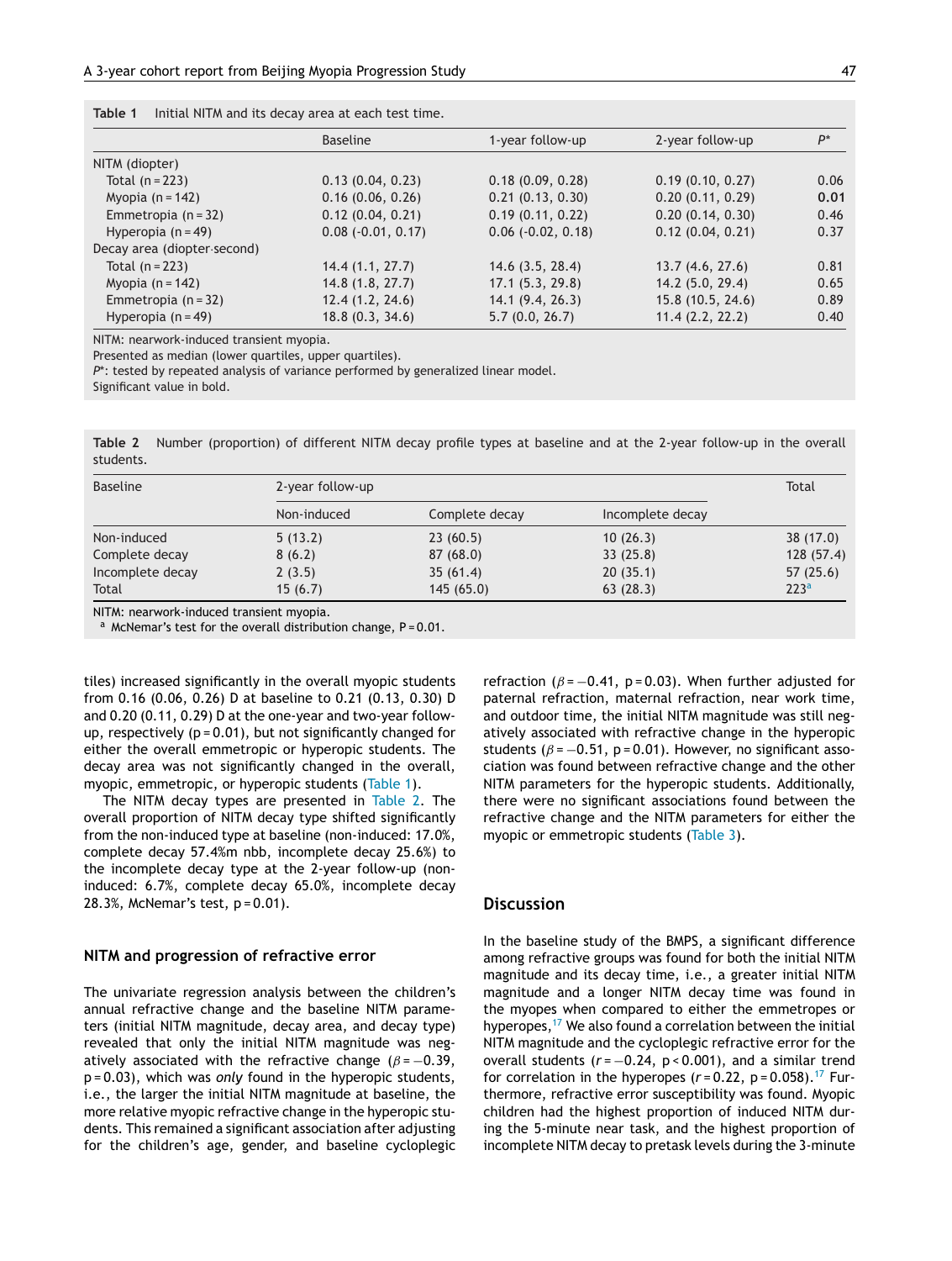|                             | Myopia         | Emmetropia  | <b>Hyperopia</b> | Total         |
|-----------------------------|----------------|-------------|------------------|---------------|
| Initial NITM (diopter)      | $-0.14(0.31)$  | 0.06(0.75)  | $-0.51(0.01)$    | $-0.17(0.07)$ |
| Decay area (diopter-second) | $-0.001(0.30)$ | 0.001(0.44) | $-0.001(0.55)$   | 0.000(0.86)   |
| Decay type                  | $-0.04(0.31)$  | 0.04(0.72)  | 0.01(0.83)       | $-0.03(0.38)$ |

<span id="page-4-0"></span>Table 3 Multivariate regression analysis<sup>a</sup> of the associations between annual refractive change (diopter) and baseline NITM parameters in students in Beijing.

NITM: nearwork-induced transient myopia.

Significant value in bold.

a Adjusted for children's age, gender, baseline cycloplegic spherical equivalent (SE), paternal SE, maternal SE, near work time and outdoor time; presented as multivariate  $\beta$  coefficient, and its p value in the parenthesis.

posttask period, when compared to either the emmetropic or hyperopic children.<sup>[17](#page-5-0)</sup>

Two previous studies have also assessed the characteris-tics of NITM in children.<sup>[12,18](#page-5-0)</sup> Wolffsohn reported that Hong Kong Chinese juvenile myopes had greater initial NITM than found in their emmetropes (0.47  $\pm$  0.46 D vs. 0.19  $\pm$  0.58 D, respectively, p < 0.001), and furthermore lacked significant decay of NITM after either a 5.0 or 2.5D near task demand  $(p = 0.30).$ <sup>[12](#page-5-0)</sup> These results suggested that preadolescent, myopic Hong Kong Chinese children were more highly susceptible than their emmetropic peers to blur-driven, NITM induced by sustained near vision. This was consistent with earlier pilot findings, in which 30% of young Caucasian children (ages 4-7 years) maintained elevated and non-decayed NITM over a 3-minute post-task period following a 5-minute period of sustained near work (5D with a continuous cogni-tive task demand).<sup>[18](#page-5-0)</sup> These studies suggest a distinguishing feature of NITM, namely its persistence, and furthermore the apparent lack of dependence on the level of near accom-modative demand, in some young children.<sup>[19](#page-5-0)</sup>

Atropine eye drops with different concentrations have been reported to slow down the myopic progression in myopes. $20-22$  Recently, a randomized study assessed the efficacy of a low-concentration of atropine (0.01%) on the initial NITM magnitude among Chinese myopic children aged 6-15 years.[23](#page-5-0) They reported that the initial NITM magnitude was significantly reduced for approximately 0.45D after 7 and 14 days of instilling atropine.<sup>[23](#page-5-0)</sup> This study suggests, to some extent, that atropine may slow down the myopia progression through reducing initial NITM magnitude. However, there was no direct data on the association between NITM and refractive change, so this remains speculative.

To our knowledge, this is the *first* study that investigated longitudinal, natural changes of NITM, and its possible association with the progression of refractive error in children. There were several new and important findings. First, the initial NITM magnitude increased slightly over the years in the myopic students. However, the magnitude increase was too small to reach clinical significance in terms of reducing distance visual clarity. Second, the overall proportion of non-induced NITM at baseline decreased when compared to that found at the 2-year follow-up period (17.0% to 6.7%). This suggests that the children's susceptibility, or accommodative aftereffects, to sustained near-work increased over the test years. Lastly, and most importantly, among the hyperopic children, smaller initial NITM magnitude was found to be significantly associated with less myopic refractive change. However, no significant association was found

among either the myopic or emmetropic children, although refractive error susceptibility was greater among myopic eyes, at baseline. Ciuffreda et al. reported that hyperopic young adults manifested a paradoxical hyperopic refractive shift after a sustained period of near work.<sup>[15,24](#page-5-0)</sup> The reason for the difference between Ciuffreda et als and the current finding may due to different ages (adults vs. students less than 18 years old), ethnicity, daily activities, and sample size previous studies (16 and 44 vs. 223 in the current study).

In the present study, although the hyperopic children exhibited a relatively small initial NITM (i.e, transient myopic shift), they potentially exerted more ciliary musclebased accommodation, since the majority of them did not wear a refractive correction (81.6% at baseline and 68.6% at the 3-year follow-up). The hyperopic children presented with a more variable NITM response profile after a period of sustained near work (i.e., increased and variable NITM magnitude at the middle and later post-task period) at both the baseline and at the two-year follow-up. In addition, approximately 30% of the hyperopes also exhibited incomplete decay of NITM. Moreover, and as reported in previous work on the same study sample, we found that the hyperopic students exhibited a significantly greater difference between their cycloplegic and non-cycloplegic refraction at both baseline and at follow-up, as compared to the myopic and emmetropic students. $25$  In general, the above evidence suggested a greater ciliary spasm/accommodative aftereffect among the hyperopic children in their daily life, as might be expected. Hence, more spasm of the ciliary muscle, and related variability of the NITM decay response, may be the reason that the hyperopic children manifested more myopic refractive change. This warrants further investigation.

There were some potential limitations in the present study. First, the sample size was relatively small, and the follow-up was relatively short. This may result in lack of a significant association between the inherent small values of NITM and relatively small refractive change in the myopic and emmetropic students. Second, the proportion of refractive error types at baseline was somewhat uneven due to the hospital-based design of this study, thus resulting in more myopic children than either emmetropic and hyperopic ones being enrolled at baseline (for example, the proportion of myopic of 1[5](#page-5-0)-year-old girls: 66.8% in the current study<sup>5</sup> vs. 55.0% in a suburb of Beijing<sup>1</sup>). This may also be the reason for lack of a significant increase of NITM magnitude in the emmetropic students.